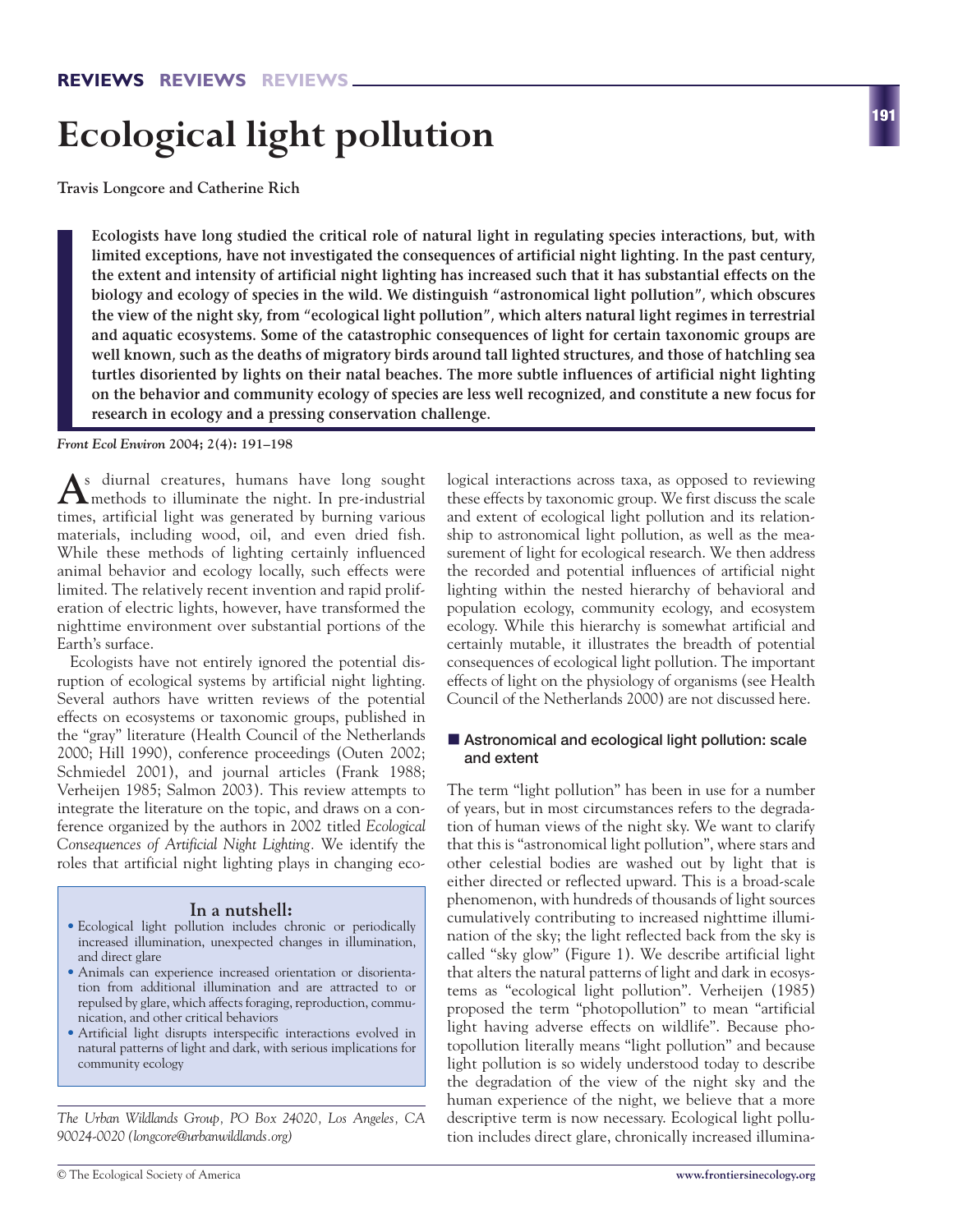

*Figure 1. Diagram of ecological and astronomical light pollution.*

tion, and temporary, unexpected fluctuations in lighting. Sources of ecological light pollution include sky glow, lighted buildings and towers, streetlights, fishing boats, security lights, lights on vehicles, flares on offshore oil platforms, and even lights on undersea research vessels, all of which can disrupt ecosystems to varying degrees. The phenomenon therefore involves potential effects across a range of spatial and temporal scales.

The extent of ecological light pollution is global (Elvidge *et al*. 1997; Figure 2). The first atlas of artificial night sky brightness illustrates that astronomical light pollution extends to every inhabited continent (Cinzano *et al*. 2001). Cinzano *et al*. (2001) calculate that only 40% of Americans live where it becomes sufficiently dark at night for the human eye to make a complete transition from cone to rod vision and that 18.7% of the terrestrial surface of the Earth is exposed to night sky brightness that is polluted by astronomical standards. Ecosystems may be affected by these levels of illumination and lights that do not contribute to sky glow may still have ecological consequences, ensuring that ecological light pollution afflicts an even greater proportion of the Earth. Lighted fishing fleets, offshore oil platforms, and cruise ships bring the disruption of artificial night lighting to the world's oceans.

The tropics may be especially sensitive to alterations in natural diel (ie over a 24-hour period) patterns of light and dark because of the year-round constancy of daily cycles (Gliwicz 1999). A shortened or brighter night is more likely to affect tropical species adapted to diel patterns with minimal seasonal variation than extratropical species adapted to substantial seasonal variation. Of course, temperate and polar zone species active only during a portion of the year would be excluded from this generalization. Species in temperate zones will also be susceptible to disruptions if they depend on seasonal day length cues to trigger critical behaviors.

## - **Measurements and units**

Measurement of ecological light pollution often involves determination of illumination at a given place. Illumination is the amount of light incident per unit area – not the only measurement relevant to ecological light pollution, but the most common. Light varies in intensity (the number of photons per unit area) and spectral content (expressed by wavelength). Ideally, ecologists should measure illumination in photons per square meter per second with associated measurements of the wavelengths of light present. More often, illumination is measured in lux (or footcandles, the non-SI unit), which expresses the brightness of light as perceived by the human

eye. The lux measurement places more emphasis on wavelengths of light that the human eye detects best and less on those that humans perceive poorly. Because other organisms perceive light differently – including wavelengths not visible to humans – future research on ecological light pollution should identify these responses and measure light accordingly. For example, Gal *et al*. (1999) calculated the response curve of mysid shrimp to light and reported illumination in lux adjusted for the spectral sensitivity of the species.

Ecologists are faced with a practical difficulty when communicating information about light conditions. Lux is the standard used by nearly all lighting designers, lighting engineers, and environmental regulators; communication with them requires reporting in this unit. Yet the use of lux ignores biologically relevant information. Highpressure sodium lights, for instance, will attract moths because of the presence of ultraviolet wavelengths, while low-pressure sodium lights of the same intensity, but not producing ultraviolet light, will not (Rydell 1992). Nevertheless, we use lux here, both because of the need to communicate with applied professionals, and because of its current and past widespread usage. As this research field develops, however, measurements of radiation and spectrum relevant to the organisms in question should be used, even though lux will probably continue to be the preferred unit for communication with professionals in other disciplines.

Ecologists also measure aspects of the light environment other than absolute illumination levels. A sudden change in illumination is disruptive for some species (Buchanan 1993), so percent change in illumination, rate, or similar measures may be relevant. Ecologists may also measure luminance (ie brightness) of light sources that are visible to organisms.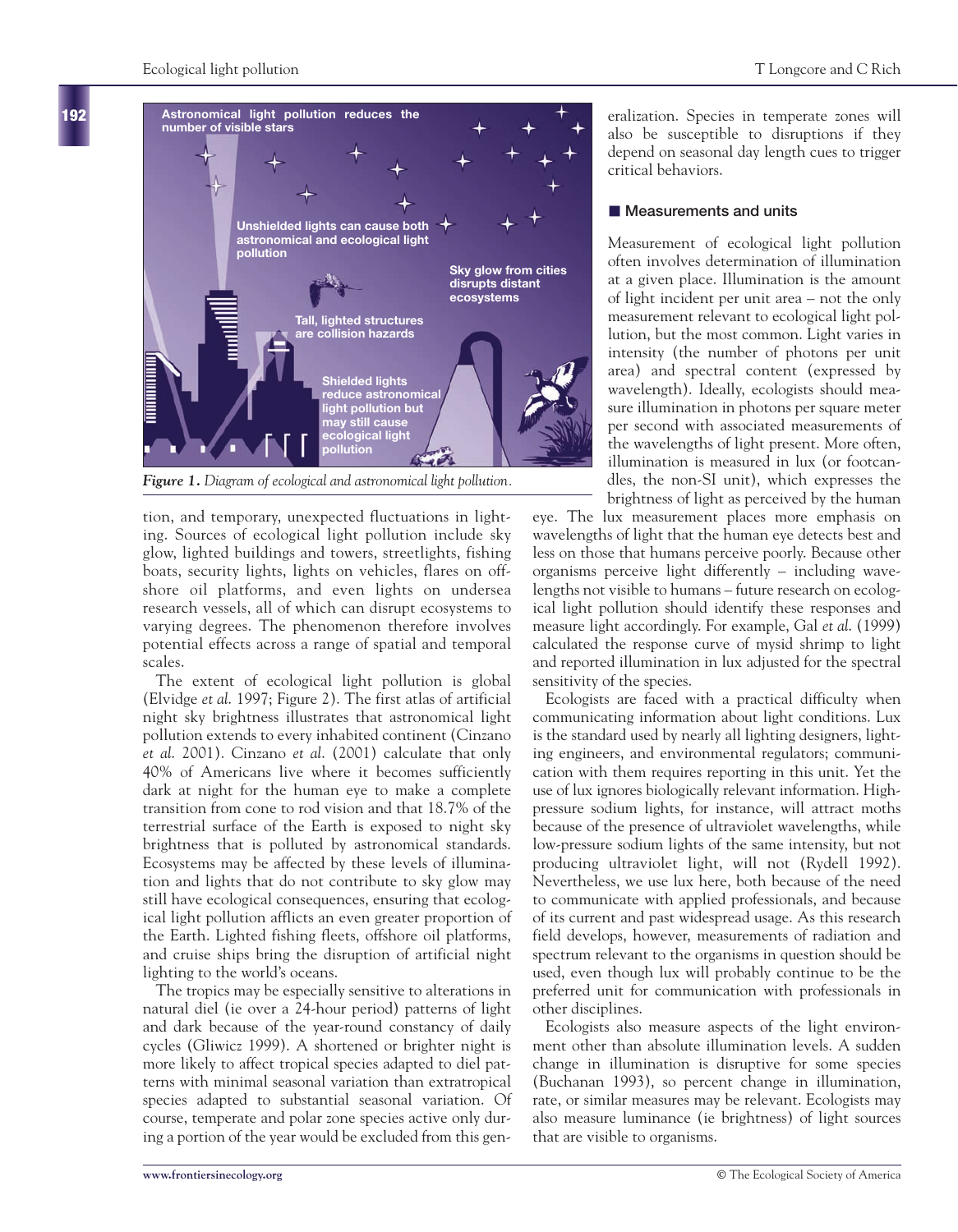

*Figure 2. Distribution of artificial lights visible from space. Produced using cloud-free portions of low-light imaging data acquired by the US Air Force Defense Meteorological Satellite Program Operational Linescan System. Four types of lights are identified: (1) human settlements – cities, towns, and villages (white), (2) fires – defined as ephemeral lights on land (red), (3) gas flares (green), and (4) heavily lit fishing boats (blue). See Elvidge* et al. *(2001) for details. Image, data processing, and descriptive text by the National Oceanic and Atmospheric Administration's National Geophysical Data Center.* 

## **Behavioral and population ecology**

Ecological light pollution has demonstrable effects on the behavioral and population ecology of organisms in natural settings. As a whole, these effects derive from changes in orientation, disorientation, or misorientation, and attraction or repulsion from the altered light environment, which in turn may affect foraging, reproduction, migration, and communication.

## *Orientation/disorientation and attraction/repulsion*

Orientation and disorientation are responses to ambient illumination (ie the amount of light incident on objects in an environment). In contrast, attraction and repulsion occur in response to the light sources themselves and are therefore responses to luminance or the brightness of the source of light (Health Council of the Netherlands 2000).

Increased illumination may extend diurnal or crepuscular behaviors into the nighttime environment by improving an animal's ability to orient itself. Many usually diurnal birds (Hill 1990) and reptiles (Schwartz and Henderson 1991), for example, forage under artificial lights. This has been termed the "night light niche" for reptiles and seems beneficial for those species that can exploit it, but not for their prey (Schwartz and Henderson 1991).

In addition to foraging, orientation under artificial illumination may induce other behaviors, such as territorial singing in birds (Bergen and Abs 1997). For the northern mockingbird (*Mimus polyglottos*), males sing at night before mating, but once mated only sing at night in artificially lighted areas (Derrickson 1988) or during the full moon. The effect of these light-induced behaviors on fitness is unknown.

Constant artificial night lighting may also disorient organisms accustomed to navigating in a dark environment. The best-known example of this is the disorientation of hatchling sea turtles emerging from nests on sandy beaches. Under normal circumstances, hatchlings move away from low, dark silhouettes (historically, those of dune vegetation), allowing them to crawl quickly to the ocean. With beachfront lighting, the silhouettes that would have cued movement are no longer perceived, resulting in disorientation (Salmon *et al*. 1995). Lighting also affects the egg-laying behavior of female sea turtles. (For reviews of effects on sea turtles, see Salmon 2003 and Witherington 1997).

Changes in light level may disrupt orientation in nocturnal animals. The range of anatomical adaptations to allow night vision is broad (Park 1940), and rapid increases in light can blind animals. For frogs, a quick increase in illumination causes a reduction in visual capability from which the recovery time may be minutes to hours (Buchanan 1993). After becoming adjusted to a light, frogs may be attracted to it as well (Jaeger and Hailman 1973; Figure 3).

Birds can be disoriented and entrapped by lights at night (Ogden 1996). Once a bird is within a lighted zone at night, it may become "trapped" and will not leave the lighted area. Large numbers of nocturnally migrating birds are therefore affected when meteorological conditions bring them close to lights, for instance, during inclement weather or late at night when they tend to fly lower.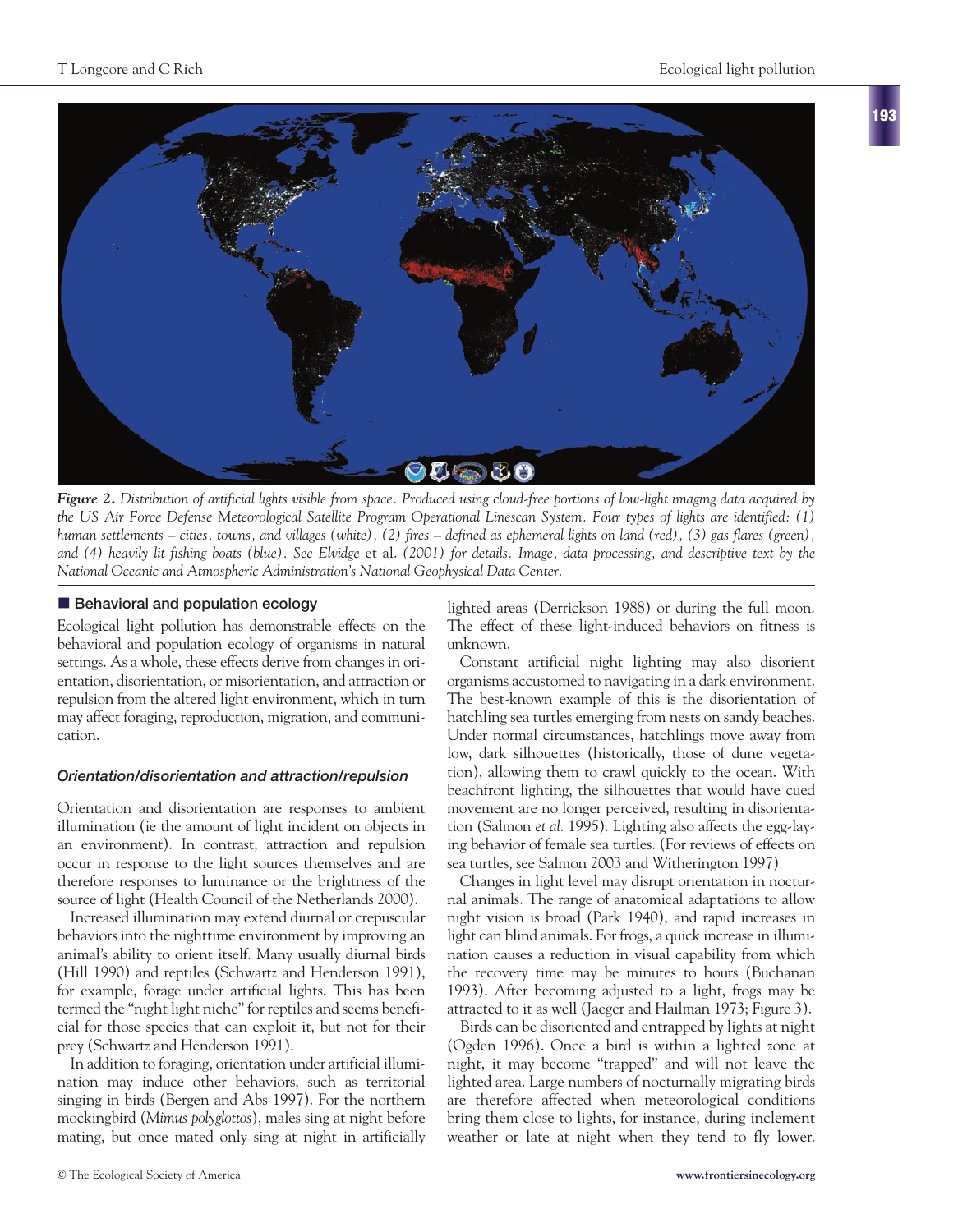

*Figure 3. Attraction of frogs to a candle set out on a small raft. Illustration by Charles Copeland of an experiment in northern Maine or Canada described by William J Long (1901). Twelve or fifteen bullfrogs (*Rana catesbeiana*) climbed on to the small raft before it flipped over.*

Within the sphere of lights, birds may collide with each other or a structure, become exhausted, or be taken by predators. Birds that are waylaid by buildings in urban areas at night often die in collisions with windows as they try to escape during the day. Artificial lighting has attracted birds to smokestacks, lighthouses (Squires and

Hanson 1918), broadcast towers (Ogden 1996), boats (Dick and Donaldson 1978), greenhouses, oil platforms (Wiese *et al.* 2001), and other structures at night, resulting in direct mortality, and thus interfering with migration routes.

Many groups of insects, of which moths are one well-known example (Frank 1988), are attracted to lights. Other taxa showing the same attraction include lacewings, beetles, bugs, caddisflies, crane flies, midges, hoverflies, wasps, and bush crickets (Eisenbeis and Hassel 2000; Kolligs 2000; Figure 4). Attraction depends on the spectrum of light – insect collectors use ultraviolet light because of its attractive qualities – and the characteristics of other lights in the vicinity.

Nonflying arthropods vary in their reaction to lights. Some nocturnal spiders are negatively phototactic (ie repelled by light), whereas others will exploit light if available (Nakamura and Yamashita 1997). Some insects are always positively phototactic as an adaptive behavior and others always photonegative (Summers 1997). In arthropods, these responses may also be influenced by the frequent correlations between light, humidity, and temperature.

Natural resource managers can exploit the responses of animals to lights. Lights are sometimes used to attract fish to ladders, allowing them to bypass dams and power plants (Haymes *et al*. 1984). Similarly, lights can attract larval fish to coral reefs (Munday *et al*. 1998). In the terrestrial realm, dispersing mountain lions avoid lighted areas to such a degree that Beier (1995) suggests installing lights to deter them from entering habitats dead-ending in areas where humans live.

## *Reproduction*

Reproductive behaviors may be altered by artificial night lighting. Female *Physalaemus pustulosus* frogs, for example, are less selective about mate choice when light levels are increased, presumably preferring to mate quickly and avoid the increased predation risk of mating activity (Rand *et al*. 1997). Night lighting may also inhibit amphibian movement to and from breeding areas by stimulating phototactic behavior. Bryant Buchanan (pers comm) reports that frogs in an experimental enclosure stopped mating activity during night football games, when lights from a nearby stadium increased sky glow. Mating choruses resumed only when the enclosure was covered to shield the frogs from the light.

In birds, some evidence suggests that artificial night lighting affects the choice of nest site. De Molenaar *et al.*



*Figure 4. Thousands of mayflies carpet the ground around a security light at Millecoquins Point in Naubinway on the Upper Peninsula of Michigan.*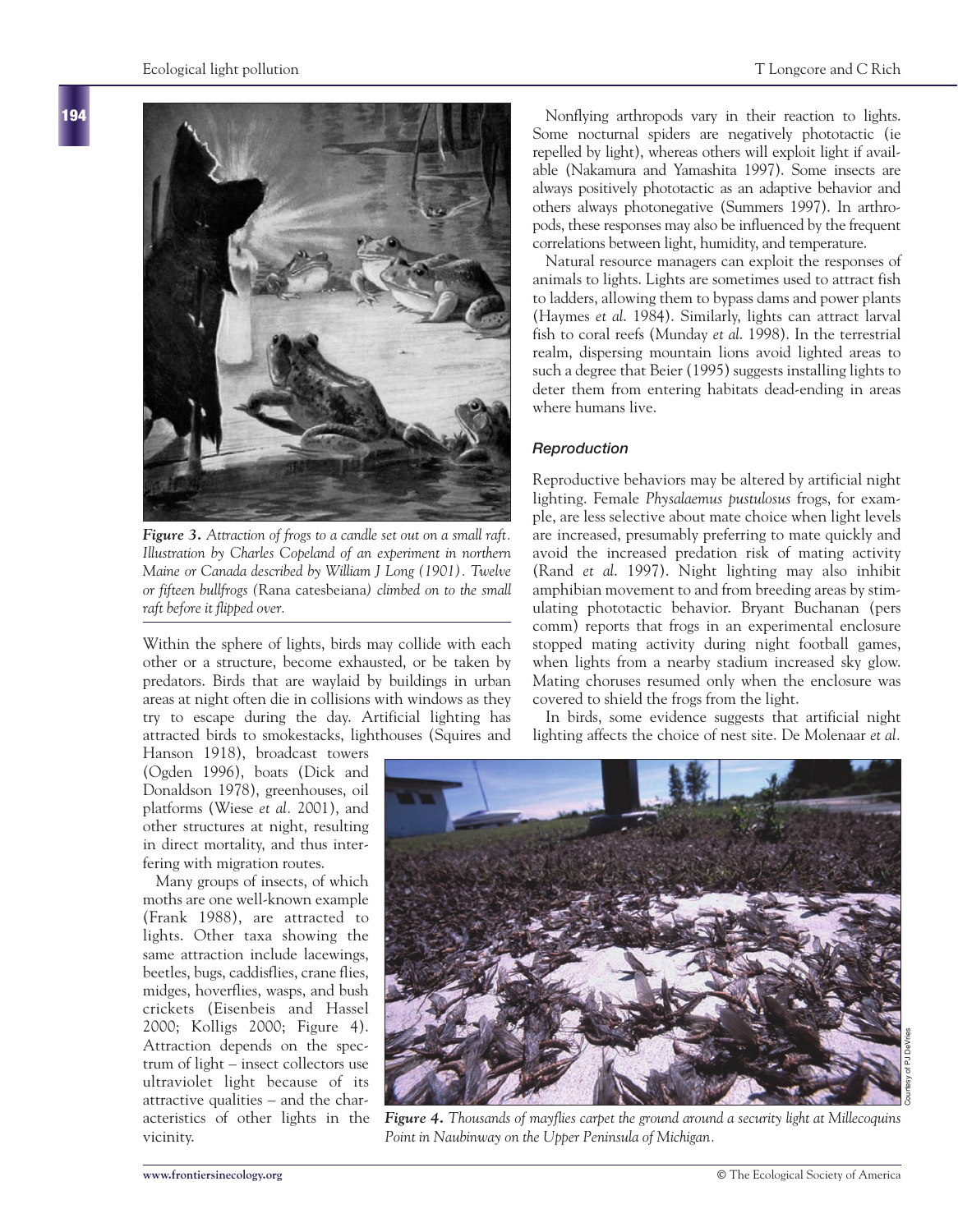**195**

*(*2000) investigated the effects of roadway lighting on black-tailed godwits (*Limosa l. limosa*) in wet grassland habitats. Breeding densities of godwits were recorded over 2 years, comparing lighted and unlighted conditions near a roadway and near light poles installed in a wet grassland away from the road influence. When all other habitat factors were taken into account, the density of nests was slightly but statistically lower up to 300 m away from the lighting at roadway and control sites. The researchers also noted that birds nesting earlier in the year chose sites farther away from the lighting, while those nesting later filled in sites closer to the lights.

### *Communication*

Visual communication within and between lighting. Some species use light to communicate, and are therefore especially susceptible

to disruption. Female glow-worms attract males up to 45 m away with bioluminescent flashes; the presence of artificial lighting reduces the visibility of these communications. Similarly, the complex visual communication system of fireflies could be impaired by stray light (Lloyd 1994).

Artificial night lighting could also alter communication patterns as a secondary effect. Coyotes (*Canis latrans*) group howl and group yip-howl more during the new moon, when it is darkest. Communication is necessary either to reduce trespassing from other packs, or to assemble packs to hunt larger prey during dark conditions (Bender *et al*. 1996). Sky glow could increase ambient illumination to eliminate this pattern in affected areas.

Because of the central role of vision in orientation and behavior of most animals, it is not surprising that artificial lighting alters behavior. This causes an immediate conservation concern for some species, while for other species the influence may seem to be positive. Such "positive" effects, however, may have negative consequences within the context of community ecology.

## $\blacksquare$  Community ecology

The behaviors exhibited by individual animals in response to ambient illumination (orientation, disorientation) and to luminance (attraction, repulsion) influence community interactions, of which competition and predation are examples.

### *Competition*

Artificial night lighting could disrupt the interactions of groups of species that show resource partitioning across illumination gradients. For example, in natural commu-



species may be influenced by artificial night *Figure 5. Crowned hornbill (*Tockus alboterminatus*) hawking insects at a light at the Kibale Forest National Park, Uganda.*

nities, some foraging times are partitioned among species that prefer different levels of lighting. The squirrel treefrog (*Hyla squirrela*) is able to orient and forage at lighting levels as low as  $10^{-5}$  lux and under natural conditions typically will stop foraging at illuminations above 10-<sup>3</sup> lux (Buchanan 1998). The western toad (*Bufo boreas*) forages only at illuminations between 10-<sup>1</sup> and 10-*<sup>5</sup>* lux, while the tailed frog (*Ascaphus truei*) forages only during the darkest part of the night at below  $10^{-5}$  lux (Hailman 1984). While these three species are not necessarily sympatric (ie inhabiting the same area), and differ in other niche dimensions, they illustrate the division of the light gradient by foragers.

Many bat species are attracted to insects that congregate around light sources (Frank 1988). Although it may seem that this is a positive effect, the increased food concentration benefits only those species that exploit light sources and could therefore result in altered community structure. Faster-flying species of bats congregate around lights to feed on insects, but other, slower-flying species avoid lights (Blake *et al*. 1994; Rydell and Baagøe 1996).

Changes in competitive communities occur as diurnal species move into the "night light niche" (Schwartz and Henderson 1991). This concept, as originally described, applies to reptiles, but easily extends to other taxa, such as spiders (Frank pers comm) and birds (Hill 1990; Figure 5).

### *Predation*

Although it may seem beneficial for diurnal species to be able to forage longer under artificial lights, any gains from increased activity time can be offset by increased predation risk (Gotthard 2000). The balance between gains from extended foraging time and risk of increased preda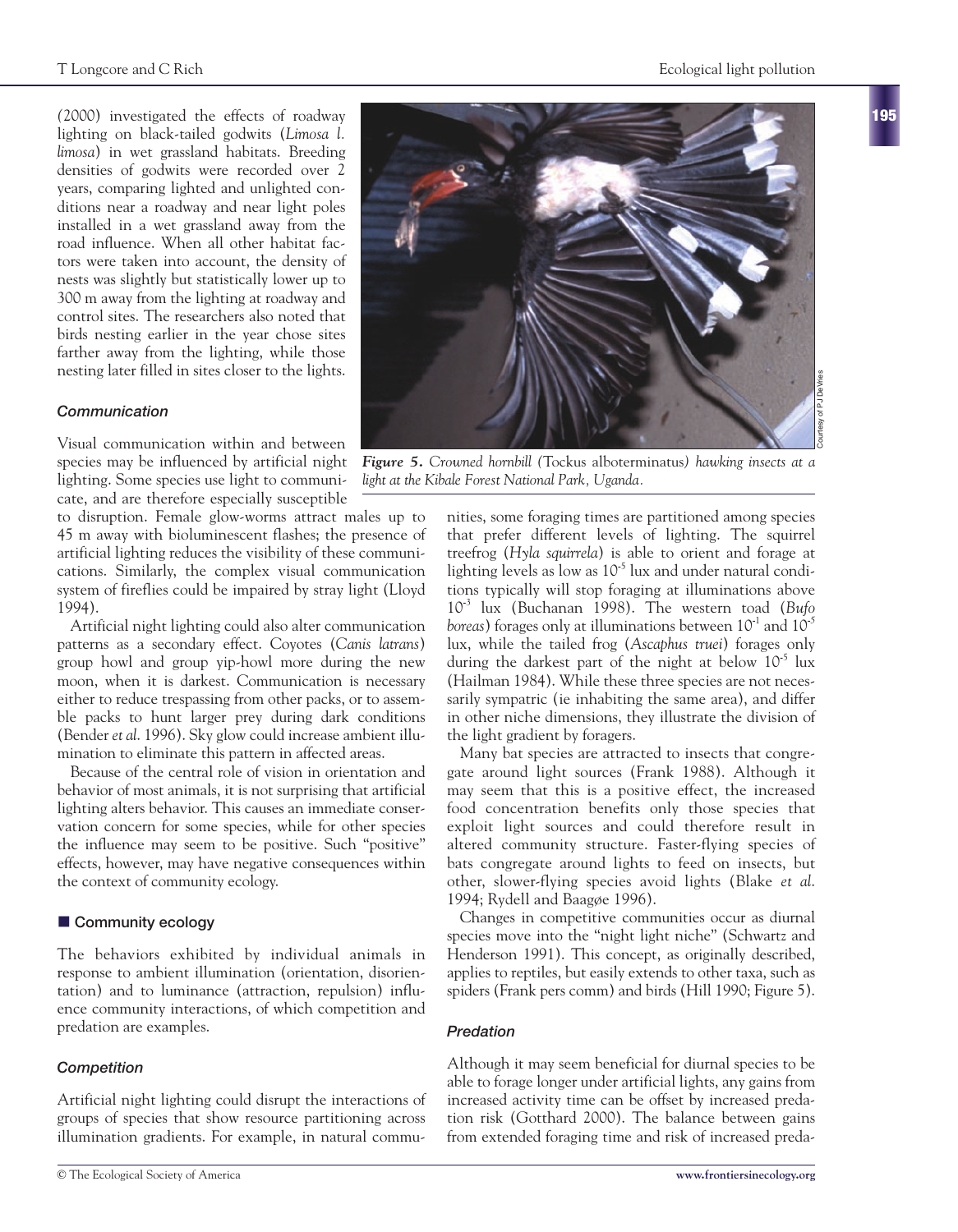tion is a central topic for research on small mammals, reptiles, and birds (Kotler 1984; Lima 1998). Small rodents forage less at high illumination levels (Lima 1998), a tendency also exhibited by some lagomorphs (Gilbert and Boutin 1991), marsupials (Laferrier 1997), snakes (Klauber 1939), bats (Rydell 1992), fish (Gibson 1978), aquatic invertebrates (Moore *et al*. 2000), and other taxa.

Unexpected changes in light conditions may disrupt predator–prey relationships. Gliwicz (1986, 1999) describes high predation by fish on zooplankton during nights when the full moon rose hours after sunset. Zooplankton had migrated to the surface to forage under cover of darkness, only to be illuminated by the rising moon and subjected to intense predation. This "lunar light trap" (Gliwicz 1986) illustrates a natural occurrence, but unexpected illumination from human sources could disrupt predator–prey interactions in a similar manner, often to the benefit of the predator.

Available research shows that artificial night lighting disrupts predator–prey relationships, which is consistent with the documented importance of natural light regimes in mediating such interactions. In one example, harbor seals (*Phoca vitulina*) congregated under artificial lights to eat juvenile salmonids as they migrated downstream; turning the lights off reduced predation levels (Yurk and Trites 2000). Nighttime illumination at urban crow roosts was higher than at control sites, presumably because this helps the crows avoid predation from owls (Gorenzel and Salmon 1995). Desert rodents reduced foraging activity when exposed to the light of a single camp lantern (Kotler 1984). Frank (1988) reviews predation by bats, birds, skunks, toads, and spiders on moths attracted to artificial lights. Mercury vapor lights, in particular, disrupt the interaction between bats and tympanate moths by interfering with moth detection of ultrasonic chirps used by bats in echolocation, leaving moths unable to take their normal evasive action (Svensson and Rydell 1998).

From these examples, it follows that community structure will be altered where light affects interspecific interactions. A "perpetual full moon" from artificial lights will favor light-tolerant species and exclude others. If the darkest natural conditions never occur, those species that maximize foraging during the new moon could eventually be compromised, at risk of failing to meet monthly energy budgets. The resulting community structure would be simplified, and these changes could in turn affect ecosystem characteristics.

## **Ecosystem effects**

The cumulative effects of behavioral changes induced by artificial night lighting on competition and predation have the potential to disrupt key ecosystem functions. The spillover effects from ecological light pollution on aquatic invertebrates illustrates this point. Many aquatic invertebrates, such as zooplankton, move up and down within the water column during a 24-hour period, in a

behavior known as "diel vertical migration". Diel vertical migration presumably results from a need to avoid predation during lighted conditions, so many zooplankton forage near water surfaces only during dark conditions (Gliwicz 1986). Light dimmer than that of a half moon  $(<10<sup>-1</sup>$  lux) is sufficient to influence the vertical distribution of some aquatic invertebrates, and indeed patterns of diel vertical migration change with the lunar cycle (Dodson 1990).

Moore *et al*. (2000) documented the effect of artificial light on the diel migration of the zooplankton *Daphnia* in the wild. Artificial illumination decreased the magnitude of diel migrations, both in the range of vertical movement and the number of individuals migrating. The researchers hypothesize that this disruption of diel vertical migration may have substantial detrimental effects on ecosystem health. With fewer zooplankton migrating to the surface to graze, algae populations may increase. Such algal blooms would then have a series of adverse effects on water quality (Moore *et al*. 2000).

The reverberating effects of community changes caused by artificial night lighting could influence other ecosystem functions. Although the outcomes are not yet predictable, and redundancy will buffer changes, indications are that light-influenced ecosystems will suffer from important changes attributable to artificial light alone and in combination with other disturbances. Even remote areas may be exposed to increased illumination from sky glow, but the most noticeable effects will occur in those areas where lights are close to natural habitats. This may be in wilderness where summer getaways are built, along the expanding front of suburbanization, near the wetlands and estuaries that are often the last open spaces in cities, or on the open ocean, where cruise ships, squid boats, and oil derricks light the night.

## $\blacksquare$  Conclusions

Our understanding of the full range of ecological consequences of artificial night lighting is still limited, and the field holds many opportunities for basic and applied research. Studies of natural populations are necessary to investigate hypotheses generated in the laboratory, evidence of lunar cycles in wild populations, and natural history observations. If current trends continue, the influence of stray light on ecosystems will expand in geographic scope and intensity. Today, 20% of the area of the coterminous US lies within 125 m of a road (Riiters and Wickham 2003). Lights follow roads, and the proportion of ecosystems uninfluenced by altered light regimes is decreasing. We believe that many ecologists have neglected to consider artificial night lighting as a relevant environmental factor, while conservationists have certainly neglected to include the nighttime environment in reserve and corridor design.

Successful investigation of ecological light pollution will require collaboration with physical scientists and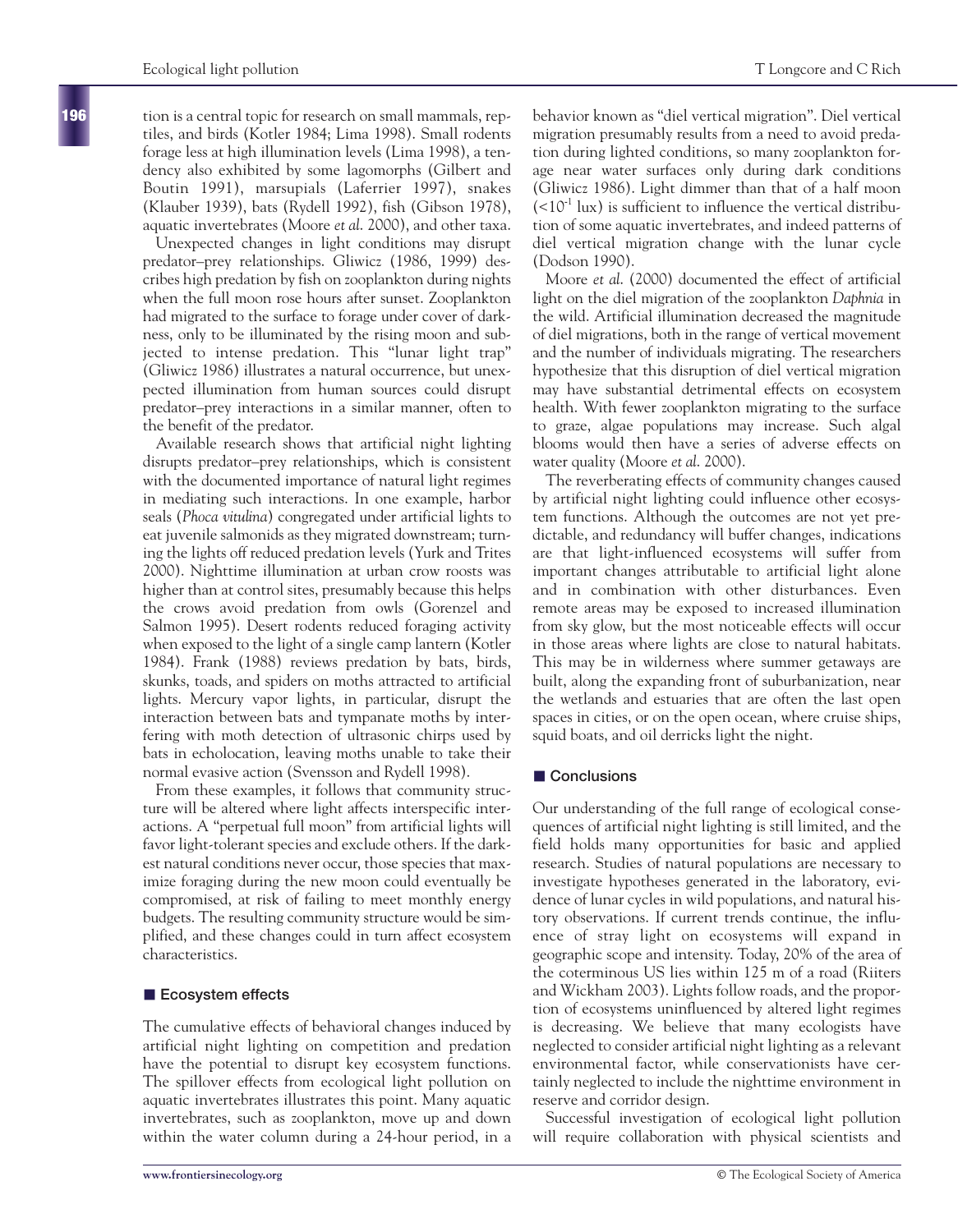engineers to improve equipment to measure light characteristics at ecologically relevant levels under diverse field conditions. Researchers should give special consideration to the tropics, where the constancy of day–night lighting patterns has probably resulted in narrow niche breadths relative to illumination. Aquatic ecosystems deserve increased attention as well, because despite the central importance of light to freshwater and marine ecology, consideration of artificial lighting has so far been limited. Research on the effects of artificial night lighting will enhance understanding of urban ecosystems – the two National Science Foundation (NSF) urban Long Term Ecological Research sites are ideal locations for such efforts.

Careful research focusing on artificial night lighting will probably reveal it to be a powerful force structuring local communities by disrupting competition and predator–prey interactions. Researchers will face the challenge of disentangling the confounding and cumulative effects of other facets of human disturbance with which artificial night lighting will often be correlated, such as roads, urban development, noise, exotic species, animal harvest, and resource extraction. To do so, measurements of light disturbance should be included routinely as part of environmental monitoring protocols, such as the NSF's National Ecological Observatory Network (NEON). Future research is likely to reveal artificial night lighting to be an important, independent, and cumulative factor in the disruption of natural ecosystems, and a major challenge for their preservation.

Ecologists have studied diel and lunar patterns in the behavior of organisms for the greater part of a century (see Park 1940 and references therein), and the deaths of birds from lights for nearly as long (Squires and Hanson 1918). Humans have now so altered the natural patterns of light and dark that these new conditions must be afforded a more central role in research on species and ecosystems beyond the instances that leave carcasses on the ground.

## ■ Acknowledgements

We thank PJ DeVries for his photographs, and B Tuttle and C Elvidge for the satellite image. Research was supported in part by the Conservation and Research Foundation. We are grateful for constructive comments and advice from W Briggs, BW Buchanan, KD Frank, JE Lloyd, JR Longcore, MV Moore, WA Montevecchi, G Perry, and M Salmon.

## - **References**

- Beier P. 1995. Dispersal of juvenile cougars in fragmented habitat. *J Wildlife Manage* **59**: 228–37.
- Bender DJ, Bayne EM, and Brigham RM. 1996. Lunar condition influences coyote (*Canis latrans*) howling. *Am Midl Nat* **136**: 413–17.
- Bergen F and Abs M. 1997. Etho-ecological study of the singing activity of the blue tit (*Parus caeruleus*), great tit (*Parus major*) and chaffinch (*Fringilla coelebs*). *J Ornithol* **138**: 451–67.
- 
- Blake D, Hutson AM, Racey PA, *et al*. 1994. Use of lamplit roads by foraging bats in southern England. *J Zool* **234**: 453–62.
- Buchanan BW. 1993. Effects of enhanced lighting on the behaviour of nocturnal frogs. *Anim Behav* **45**: 893–99.
- Buchanan BW. 1998. Low-illumination prey detection by squirrel treefrogs. *J Herpetol* **32**: 270–74.
- Cinzano P, Falchi F, and Elvidge CD. 2001. The first world atlas of the artificial night sky brightness. *Mon Not R Astron Soc* **328**: 689–707.
- De Molenaar JG, Jonkers DA, and Sanders ME. 2000. Road illumination and nature. III. Local influence of road lights on a black-tailed godwit (*Limosa l. limosa*) population. Wageningen, The Netherlands: Alterra.
- Derrickson KC. 1988. Variation in repertoire presentation in northern mockingbirds. *Condor* **90**: 592–606.
- Dick MH and Donaldson W. 1978. Fishing vessel endangered by crested auklet landings. *Condor* **80**: 235–36.
- Dodson S. 1990. Predicting diel vertical migration of zooplankton. *Limnol and Oceanogr* **35**: 1195–1200.
- Eisenbeis G and Hassel F. 2000. Zur Anziehung nachtaktiver Insekten durch Straßenlaternen – eine Studie kommunaler Beleuchtungseinrichtungen in der Agrarlandschaft Reinhessens [Attraction of nocturnal insects to street lights – a study of municipal lighting systems in a rural area of Rheinhessen (Germany)]. *Natur und Landschaft* **75**: 145–56.
- Elvidge C, Baugh KE, Kihn EA, and Davis ER. 1997. Mapping city lights with nighttime data from the DMSP Operational Linescan System. *Photogramm Eng Rem S* **63**: 727–34.
- Elvidge CD, Imhoff ML, Baugh KE, *et al*. 2001. Nighttime lights of the world: 1994–95. ISPRS *J Photogramm Rem S* **56**: 81–99.
- Frank KD. 1988. Impact of outdoor lighting on moths: an assessment. *J Lepidop Soc* **42**: 63–93.
- Gal G, Loew ER, Rudstam LG, and Mohammadian AM. 1999. Light and diel vertical migration: spectral sensitivity and light avoidance by *Mysis relicta. Can J Fish Aquat Sci* **56**: 311–22.
- Gibson RN. 1978. Lunar and tidal rhythms in fish. In: Thorpe JE (Ed). Rhythmic activity of fishes. London: Academic Press.
- Gilbert BS and Boutin S. 1991. Effect of moonlight on winter activity of snowshoe hares. *Arctic Alpine Res* **23**: 61–65.
- Gliwicz ZM. 1986. A lunar cycle in zooplankton. *Ecology* **67**: 883–97.
- Gliwicz ZM. 1999. Predictability of seasonal and diel events in tropical and temperate lakes and reservoirs. In: Tundisi JG, Straskraba M (Eds). Theoretical reservoir ecology and its applications. São Carlos: International Institute of Ecology.
- Gorenzel WP and Salmon TP. 1995. Characteristics of American Crow urban roosts in California. *J Wildlife Manage* **59**: 638–45.
- Gotthard K. 2000. Increased risk of predation as a cost of high growth rate: an experimental test in a butterfly. *J Anim Ecol* **69**: 896–902.
- Hailman JP. 1984. Bimodal nocturnal activity of the western toad (*Bufo boreas*) in relation to ambient illumination. *Copeia* **1984**: 283–90.
- Haymes GT, Patrick PH, and Onisto LJ. 1984. Attraction of fish to mercury vapor light and its application in a generating station forebay. *Int Rev Hydrobiol* **69**: 867–76.
- Health Council of the Netherlands. 2000. Impact of outdoor lighting on man and nature. The Hague: Health Council of the Netherlands. Publication No. 2000/25E.
- Hill D. 1990. The impact of noise and artificial light on waterfowl behaviour: a review and synthesis of the available literature. Norfolk, United Kingdom: British Trust for Ornithology Report No. 61.
- Jaeger RG and Hailman JP. 1973. Effects of intensity on the phototactic responses of adult anuran amphibians: a comparative survey. *Z Tierpsychol* **33**: 352–407.
- Klauber LM. 1939. Rattlesnakes: their habits, life histories, and influence on mankind. Berkeley, CA: University of California Press.